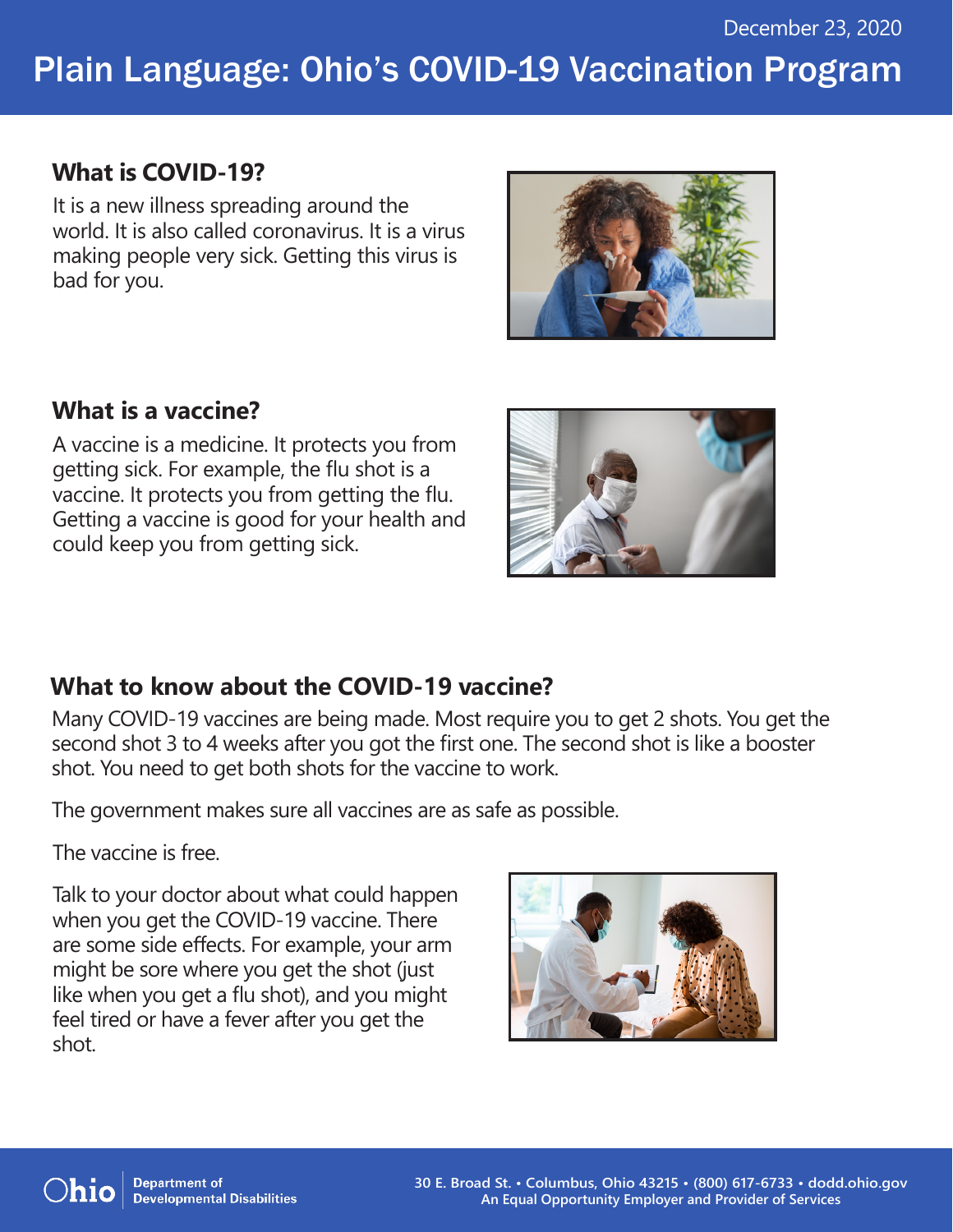# **What is Ohio's COVID-19 Vaccination Program?**

It takes time to make enough vaccines for everybody. Ohio has a plan with a few phases to give the COVID-19 vaccines across the state to those who want to get one. People who are most at risk will get the vaccine first.



### **Who will get the COVID-19 vaccine?**

In the early phases, the people most at risk will be able to get the vaccine if they want. This will include medical workers, people caring for COVID-19 patients, and people who live or work in group settings. This includes people with disabilities who live with one roommate or more as well as their staff.

For now, the vaccine is not for children. Younger and healthy adults might have to wait until spring to get the vaccine. Once more vaccines are made, every person in Ohio will have a choice to get the vaccine if they want to.

Ask your doctor if you have questions about when it will be your turn to get the vaccine.



#### **Why is the COVID-19 vaccine important for people with developmental disabilities?**

People with disabilities who receive supports may be more likely to be in contact with someone who has COVID-19. Some people with disabilities who get COVID-19 get sicker than others because they may have illnesses that make it hard for their body to fight the disease.